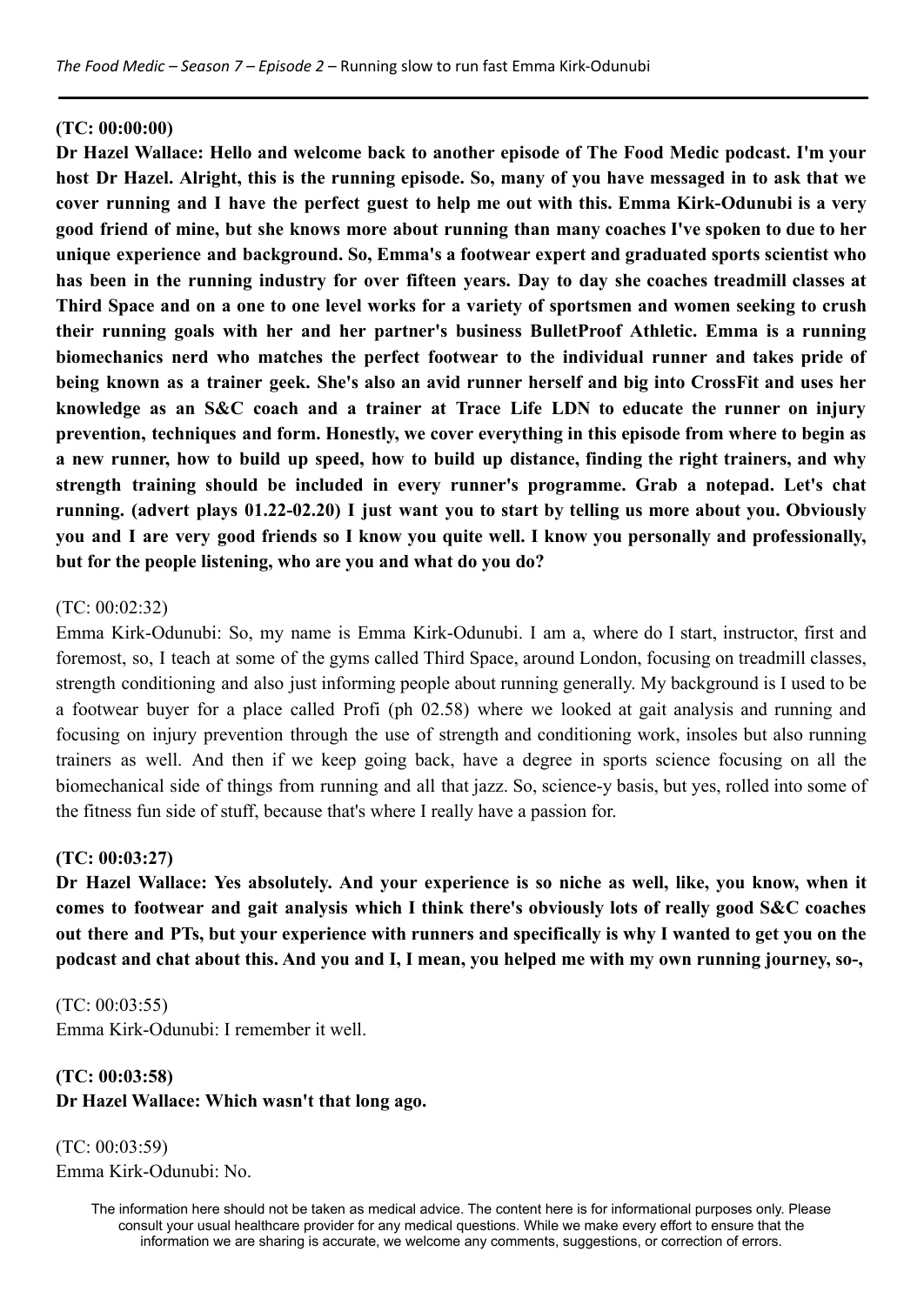## **(TC: 00:03:59)**

Dr Hazel Wallace: So, for background it was, like, New Years 2020 and I was, like, 'Emma, I want to start running.' Obviously I was quite fit and healthy, but I just had this mind block, and I was like, 'I want to just run 5K comfortably.' That was my goal. Emma was like, 'Okay, I'm just going to take you there and we're going to run in intervals.' So, we'd do, like, one minute on, one minute off, jogging and then running. And we built up pretty quickly. I think it was, like, over six to eight weeks I was running **5K really easily.**

## (TC: 00:04:29)

Emma Kirk-Odunubi: Yes, no, I remember you were in your own stride. So, you will probably say everyone does, but when you kick start, once you realise that you can actually do it, that positive-, even after just one run, you were like, 'Okay, okay, I think I can do this.' And that's the power of it simply.

### **(TC: 00:04:46)**

**Dr Hazel Wallace: Absolutely. So, that was January 2020. And then January 2021 we ran our longest run together which was 25 kilometers.**

(TC: 00:04:56) Emma Kirk-Odunubi: It's amazing.

### **(TC: 00:04:57)**

# Dr Hazel Wallace: It was amazing. It was incredible how far it's come. But you must find that with a **lot of people in that, like, it's more psychological in that, like, I can't do it, I can't do it mentality?**

#### (TC: 00:05:09)

Emma Kirk-Odunubi: Definitely, and for me that's one of the things why running is so special. So, like, my own story as such getting into running, I actually really found my love of it alongside trying to get out of a very bad mental head space. So, my love for running actually came as I was battling grief and depression. So, I used it as a tool to, kind of, go right, what can I control in my life right now? I can control my runs. And when I went out and ran I almost processed all the thoughts that were going on, all of the things that I was struggling with, and then came back and felt that euphoric feeling, like, I've managed not only to achieve something for myself in this but actually process stuff that I was trying to get through in my head. So, yes, as you were saying, in terms of, like, that success and achievement, as I mentioned, even just one run, doing that and realising, 'Oh, wait a minute, I can actually do that.' Like, you don't have to wait ages. You just finish the run and you're, like, 'I did the run, amazing.'

#### **(TC: 00:06:04)**

Dr Hazel Wallace: Yes, absolutely. And I think what you said there in terms of, like, it came to you at a point in your life where you really needed something and I think for a lot of people around lockdown it was, like, one thing that we could all do because it was outside and in our control. And so we see, like, this huge surge in runners and a really big interest. So, for someone who's a completely newbie, **where should they start?**

#### (TC: 00:06:32)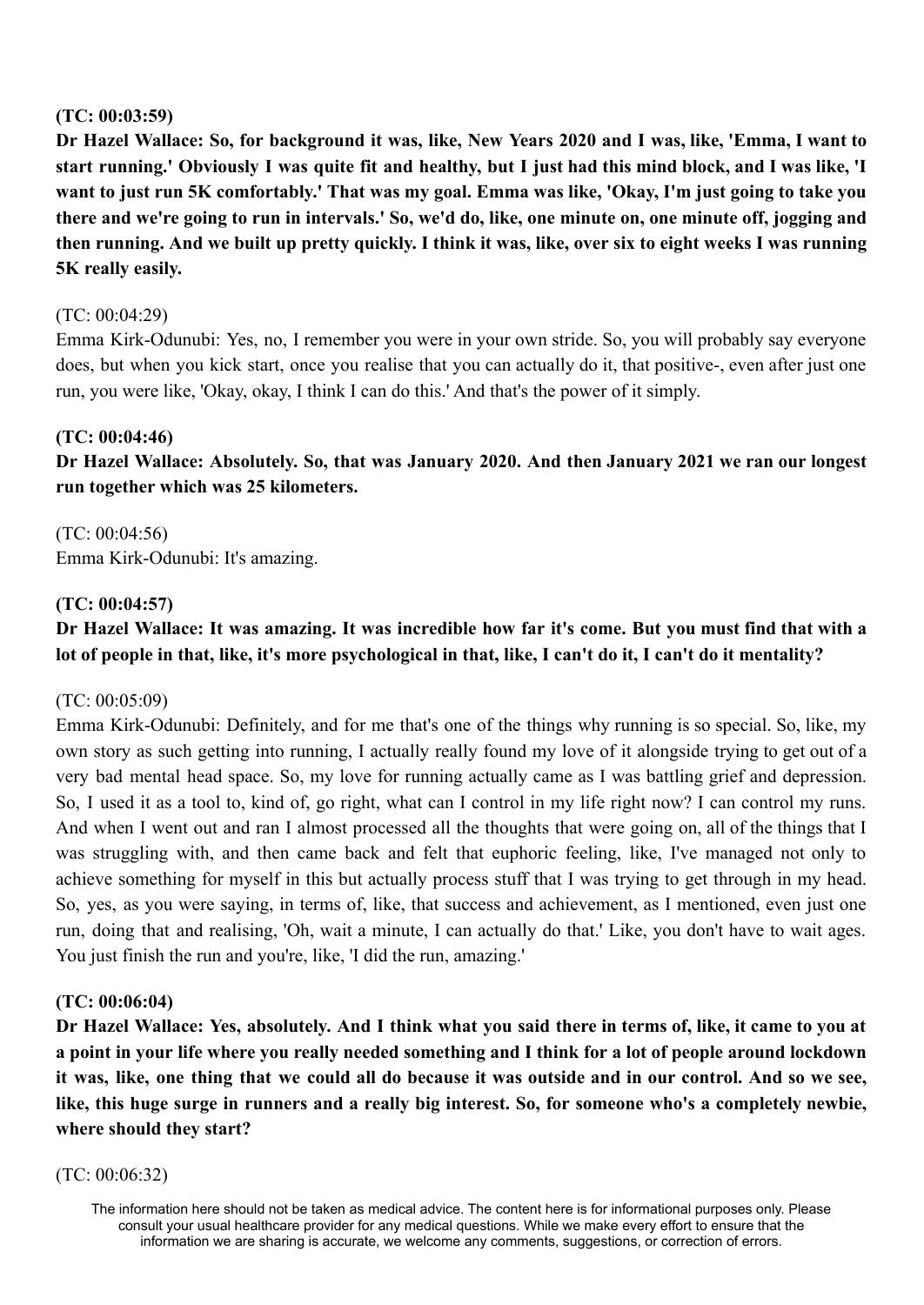Emma Kirk-Odunubi: So, first thing I would say is to realise that just by literally putting on a pair of shoes that you can run in and taking a step outside the door, you've already made that decision that you're a runner. Right. You've already decided in your head that's where you're going to go, that's what you're going to do. Now for a lot of people this could be as simple as one minute on running, and one minute off. Now that run doesn't even have to be a run. If you're really brand new to any form of exercise and you're, like, 'Right I need to get out and start going.' It could be a one minute really fast walk, and a one minute gentle walk. And then what you do week on week is you slightly elongate the running or fast walking segment of that. So, you will then do the week after, you can either do two minutes of running, one minute off, or you can then just extend the amount of blocks that you do. So, simply put, if you do five times one minute on, one minute off, that's ten minutes total. Then the next week you're like, 'Okay, I felt alright with that.' So, you might then add on an extra minute of running. So, you end up then only running twelve minutes. And so week on week if you keep building that, by the end of six weeks you're doing twenty minutes in intervals and then you can start to make the choice, 'Right okay, now if I can do twenty minutes of intervals, can I run for ten minutes non-stop?'

And slowly that confidence will build and my biggest bit of advice, which is why I did it with you, is trying to find somebody who maybe even you can run with, because that will really help you to kick start that feeling of running and understanding how it feels. Because it can be scary. I 100% understand that for a lot of people.

### **(TC: 00:08:03)**

# Dr Hazel Wallace: Yes, I think what a lot of people do, especially what I found I do is I panic and then **I can't control my breathing. And what was really useful with running with you is we were speaking the whole time, which can be, kind of, stressful in itself, but it teaches you to regulate your breathing.**

#### (TC: 00:08:22)

Emma Kirk-Odunubi: It's my biggest bit of advice for beginner runners is trying to do that. And people look at me and are like, 'Are you sure?' How am I supposed to breathe and talk and make my body run, like, what happens?' And as you said, when we talk naturally day to day, we don't have to stop and think about our breathing. It naturally adjusts to how you're speaking. So, if you imagine as you're running and you're trying to talk to someone, even if it's a really slow-, it doesn't have to be a hard run, I think people see the word run and we imagine these Olympic athletes, like, sprinting down the track. No. Run is just anything that's a little bit more of a pick up than a walk, right. So, it could be a really gentle steady little trot, but you're holding a conversation the whole time, and yes you'll gain that confidence from doing that.

#### **(TC: 00:09:04)**

Dr Hazel Wallace: Yes, absolutely. And so when someone has built up to say, 5K, which is I guess a lot of people's middle of the road goal, how do you go beyond that? How do you got to 10K? How do you **go to a half marathon?**

#### (TC: 00:09:20)

Emma Kirk-Odunubi: It is a really good question because after lockdown I had a lot of people message me about this and ask me, 'Right I've done the coach to 5K, I've even done it twice, because I wanted to try and build stronger. Now, where do I go? I kind of feel a bit lost.' And my biggest advice thereafter is then if it's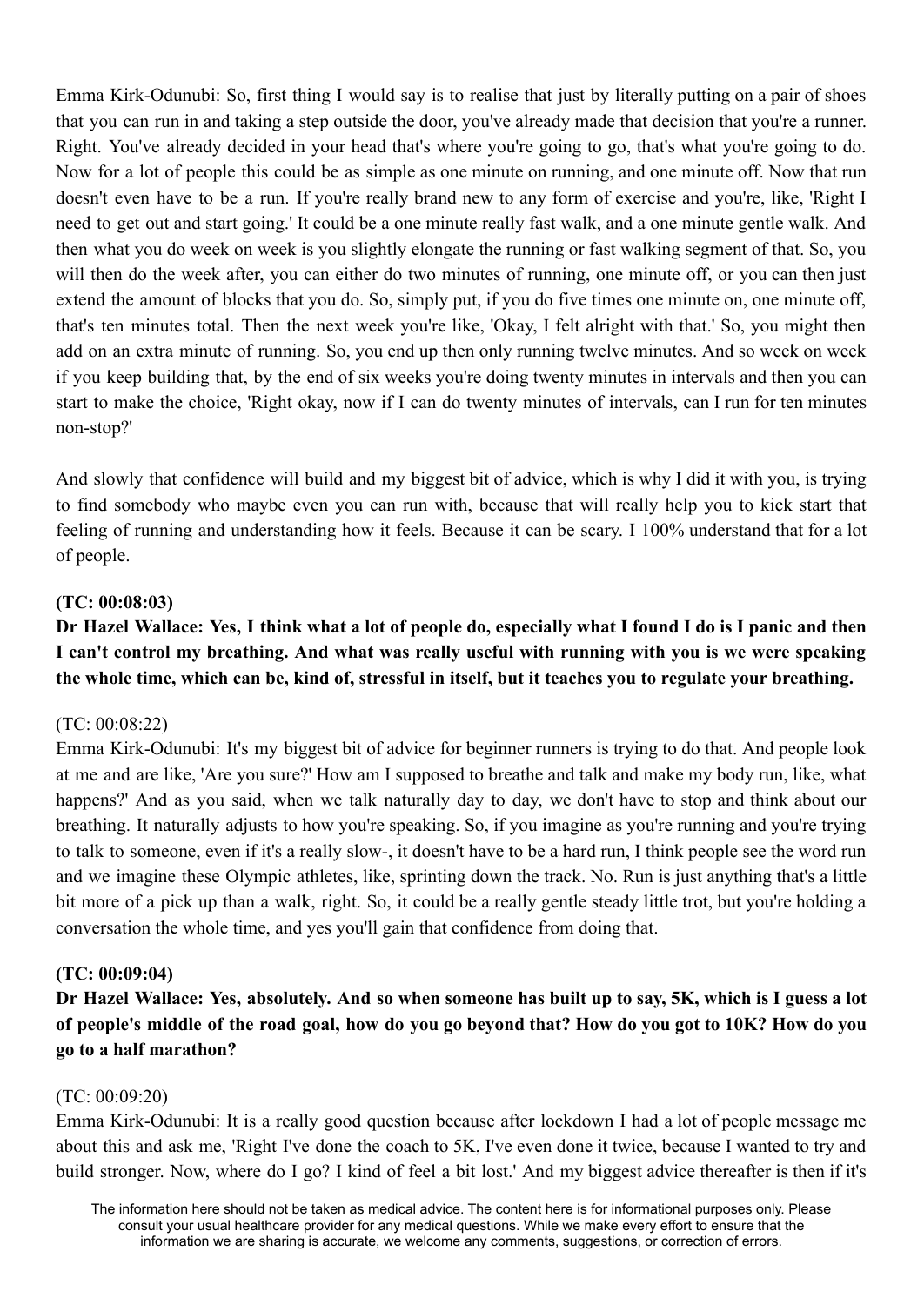not already part of your training, try and either go along to a run club of sorts, saying, you know, 'I can run that 5K, this is where I'm up to.' They will do really small little runs, community orientated as well, that you could do. Other things as well is even reaching out to coaches that can give you advice on what that next step could be. So, it could just be again (TC 00:10:00) you know what 5K distance feels like, the next time you go out maybe you try and go a little bit further than 5K. You go 5.5K and then you still follow the same pattern. So, I would say my biggest advice there is not to do too much too soon. People think, 'Right I can do 5K, I'm just going to keep running hard all the time.' Add some variety in. Don't always go for the distance constantly. Pull it back, enjoy the run, don't always try and keep pushing and pushing. But ultimately, yes, to build up beyond that distance you're going to want to add the small little increments so that you don't get injured and don't end up running too much, and obviously that's when some of the strength work comes in as well.

### **(TC: 00:10:40)**

**Dr Hazel Wallace: Absolutely, which we'll get onto next. And then, so, obviously a lot of people** distance is a big goal for them, but the other thing for some people is speed. And, you know, when people have been sharing on their stories that they're getting whatever time, there is a lot of people trying to get, like, sub twenty minute 5Ks which is just super fast. And, like, some people are getting that. That's amazing. But for a lot of people that is very daunting. But if you are at a certain time on your 5K and you want to bring that down a bit, what would be the best thing to include in your **training to increase the speed?**

# (TC: 00:11:20)

Emma Kirk-Odunubi: So, this is again one of my favourite questions, and in order to run faster you have to run slower. Now, that probably sounds really counter intuitive but what it means is you have to have a base level of aerobic fitness. So, a base level basically that is very comfortable, what we were just talking about before, that conversational paced running, right, that you feel really easy and you can do. But in order to push and grow that top end ability of our speed what you're going to then need to do is add in speed work. So, simply put those intervals that we spoke about at the start where we go, you know, that's how you're going to start running, that's how you can also get faster. So, you could have a very steady state pace that you run at, and then for a minute you're going to push harder. Now, you're not necessarily an all out sprint, but just a noticeable acceleration change where you're pushing for an extra minute and then coming back down again. Now, speed intervals are a really great way that we can play with the body to not only challenge it, but then also start to get it used to being comfortably uncomfortable, is what I like to use. And ultimately doing that over time and adding progression, be that increasing the time frames you're running hard for, or, decreasing the amount of rest you're getting, that's what's going to help you get faster over time.

And as I said, it means that the sessions where you run hard, you run hard. So, you might have one session a week where you're going to give twenty minutes all out effort. You might have then another session a week where it's just a twenty minute steady run. But the main thing is variance and variability in your training is going to help with getting you faster.

#### **(TC: 00:12:59)**

# Dr Hazel Wallace: Yes. And you teach a lot of treadmill classes, do you think they can be helpful in **getting that speed up because you're doing a lot more sprints and intervals and things like that?**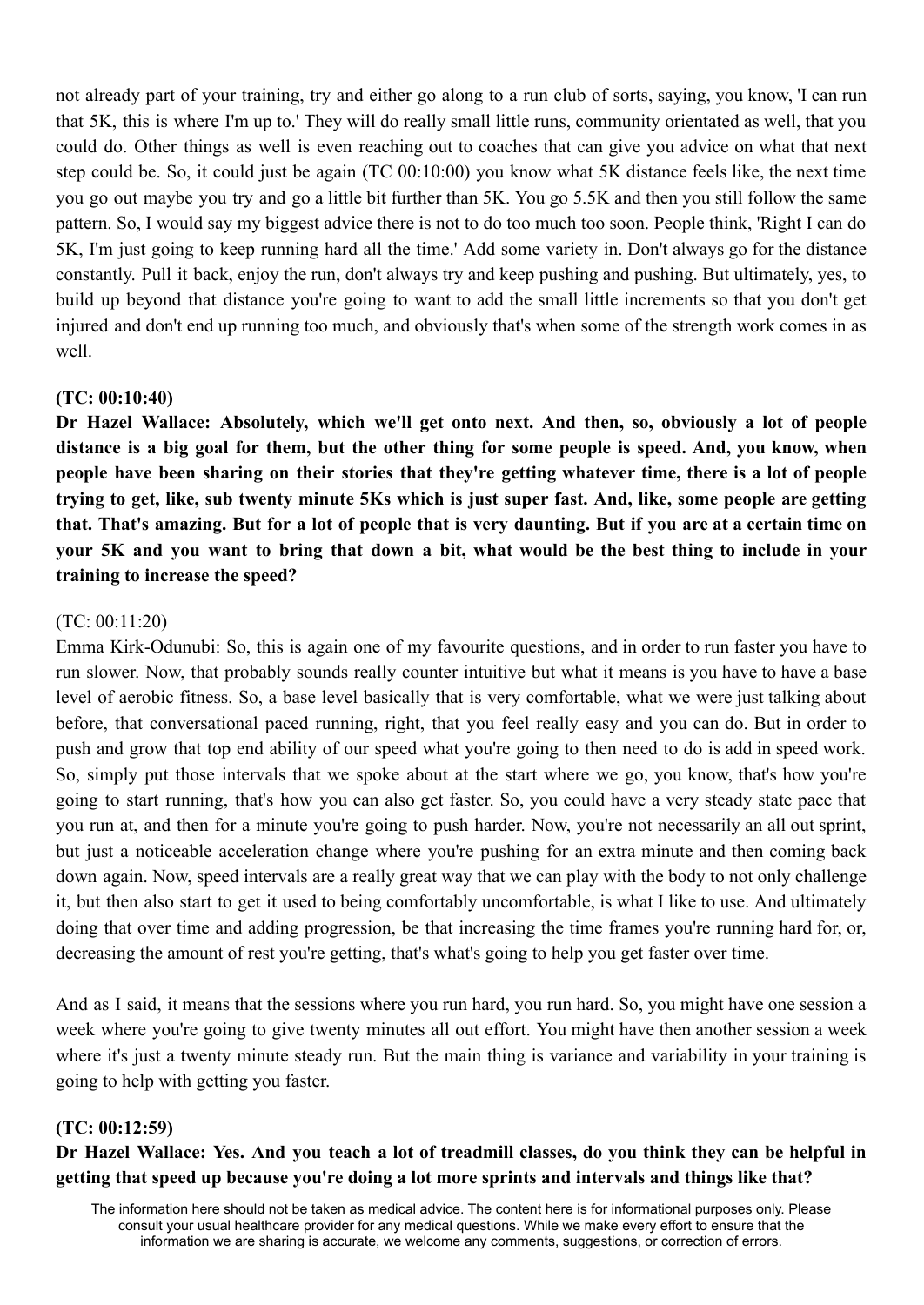### (TC: 00:13:09)

Emma Kirk-Odunubi: Yes, massively. And I personally use treadmill a lot. From a mental standpoint you can, kind of, see the workout and tick it off as you go. So, I say, I'm actually at the minute recording some speed interval workouts, and what's great about them is, one, you don't have to think about them because you're being told what to do, and also you can see how far you have to go. If it's a time frame you can literally see the clock in front of you, and so it almost acts as, there's your finish line. And I know that a lot of people sometimes struggle especially out on the road doing speed interval sessions because you, kind of, can't see your finish line. You're going loops round a park or something, you know, like, 'Okay, when am I stopping?' Whereas, on a treadmill there's a set time, there's a set space that you go to and then you can stop and recover. And, yes, I think a lot of the-, what am I going to call them, running purebreds, really don't like treadmills and I don't like that. I feel like a treadmill is a safe space for people, especially inside a gym, especially in those winter months as well. So, for me, yes, if you're brand new to speed work, start doing it on a treadmill. Start playing around on treadmills and, you know, maybe test yourself. One minute faster than you think you can go, one minute slightly slower, back to you normal pace.

And just see how that variance feels in the body, if you're totally new to feeling a different pace. Because I know a lot of people are just used to going out at one pace and staying with it.

# **(TC: 00:14:36)**

# Dr Hazel Wallace: Yes, and it's so easy to fall into that pattern. This is a slight side note, but this week **I've seen you speaking about curved treadmills versus, like, standard treadmills. What's the difference there?**

# (TC: 00:14:47)

Emma Kirk-Odunubi: So, curved treadmills, they look cool firstly, and the way that they work is literally, it's powered by you, right. So, as you make that initial contact with your foot on the belt, it allows it to pull underneath you and get you to actually activate your muscles a little more. So, there's some research out there, they try and find out the exact number but I don't think there is. Around, they're saying, 20% more effort is required to run on these treadmills because of how they make you move and how they make you utilise and use the energy that you're creating. So, my advice if you are going to give a curve ago as a treadmill is, one, be prepared to slow your pace down, and with that, think about your form more. Because what's great about that treadmill is you can literally feel how you're moving with every step. So, with each step you might want to run a little bit taller. You might want to feel how you're pulling your heel up to your glut. All those kind of things you'll be very much more aware of on a curve than on a traditional. Now that's not to say there's anything wrong with a traditional. Traditional treadmills are still great, still allow you to set speed and run at a faster pace, but instead of your body moving the belt and causing that to happen, you're almost trying to keep up with the belt on a traditional treadmill. (advert played 16.02-17.22).

# **(TC: 00:17:22)**

Dr Hazel Wallace: Yes, good to know though because I do see, like, a lot more of those treadmills popping up at gyms, even if it's one or two in addition to the standard treadmills, and you will a few people, kind of, they're not so sure about it, they step on, get off. So, it's good to have a little bit of an overview there. The other thing I wanted to chat to you about which I've used in the past is heart rate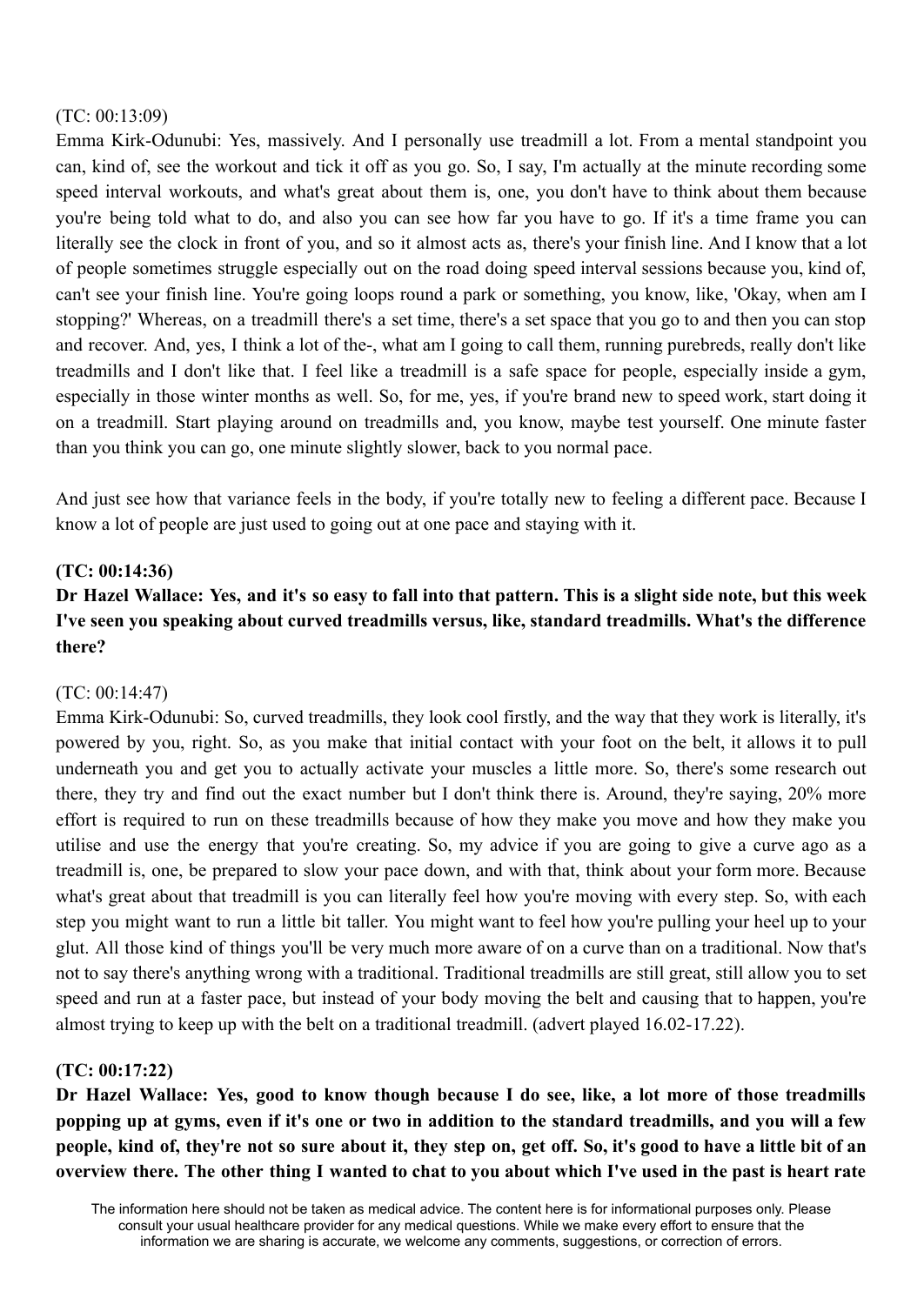zone training. Ouite a few people are interested in this and I think because, you know, like, watches like Garmin and things like that make it really easy for you to stay within a heart rate zone. Can you **talk a little bit about that and maybe where this might fit or who it might be beneficial for?**

### (TC: 00:18:02)

Emma Kirk-Odunubi: Yes, definitely. So, heart rate zones are really great just across all training generally really. There can be a lot of variants in terms of, you know, where you sit and where your maximal zones are, and say the traditional is based off of 220 minus your age, is going to be your maximum heart rate, right, and then you will be down in bracketed zones all the way up from 90% to 100% all the way down to, kind of, 50% is your zone one as they call it. So, what you want to be able to do to have a really, you know, strong level of fitness, I guess, is to be able to fluctuate between these zones pretty easily. So, you want to have a mix of training in that top end zone where you're pushing super hard, so, those 90% to 100%. But for running, do you know what, a majority of your runs want to take place between the 60% to 80% is where I would say. For those that know that in heart rate zones, it's usually the green to yellowish, sometimes even blue as well. So, for me personally, I have definitely played around with it a lot in my own training. There was a time period definitely where I would always be in the yellow zone which is just one below that top zone, right. And I would struggle to run and hold a consistent pace in that. And that in myself caused me to go, 'Hang on a minute, I'm supposed to be knowing what I'm doing, I'm supposed to be moving really easily. Why is this stressing my body out so much?'

So, it actually got me to assess how much I was training and how much percentage of effort I thought I was giving versus what my body was feeling. And it was a really great way for me to tune in with my body more and almost take my eyes off of the clock because generally, as we, kind of, mentioned before, we're a very comparative generation I feel. No matter what it is we're always, like, 'Oh, what did they do in that time? Oh, what did I get?' Etc, etc. And heart rate zones just totally demolishes that (TC 00:20:00) and gets rid of it, because it's your heart rate and it's how you're moving. Right. So, it takes the ego out and chucks that out the window. So, for me now, when I'm going on my runs, if I know I need an easy run, I don't want any more than 30% of that run to be in that yellow zone now. So, I slow my pace right down. Sometimes I take a look at the number and I'm a little bit scared of how slow it is. But then I'm, 'No Emma, you're working in that steady easy zone, this is the zone that's going to help build your endurance to make you stronger and give you overall a better element of fitness.' Because yes, don't get me wrong, I adore running, but I just love generally feeling fit and well. So, yes, I'm going to focus on the zones for my runs and make sure, you know, I get segments of the red zone, I get little few of the yellow.

But ultimately if I have an overall strong capacity, it allows me to be able to participate in any fitness that I want to do. So, if you're interested, 100% look it up. Look up where your max heart rate zone should be and maybe even work out your zones. As you mentioned, like, Garmin have the monitors now. You've got MyZone, you've got Polar. There are so many different ones out there, and also they're becoming more affordable which is great. But also totally understand that for some people it's just, like, heart rate zone's, what? I don't need that kind of thing as well.

#### **(TC: 00:21:19)**

# Dr Hazel Wallace: Absolutely. And I think, yes, if you just want to run recreationally, you're not really bothered, then it's fine. But I think also, it's interesting, if you're running and, you know, you're just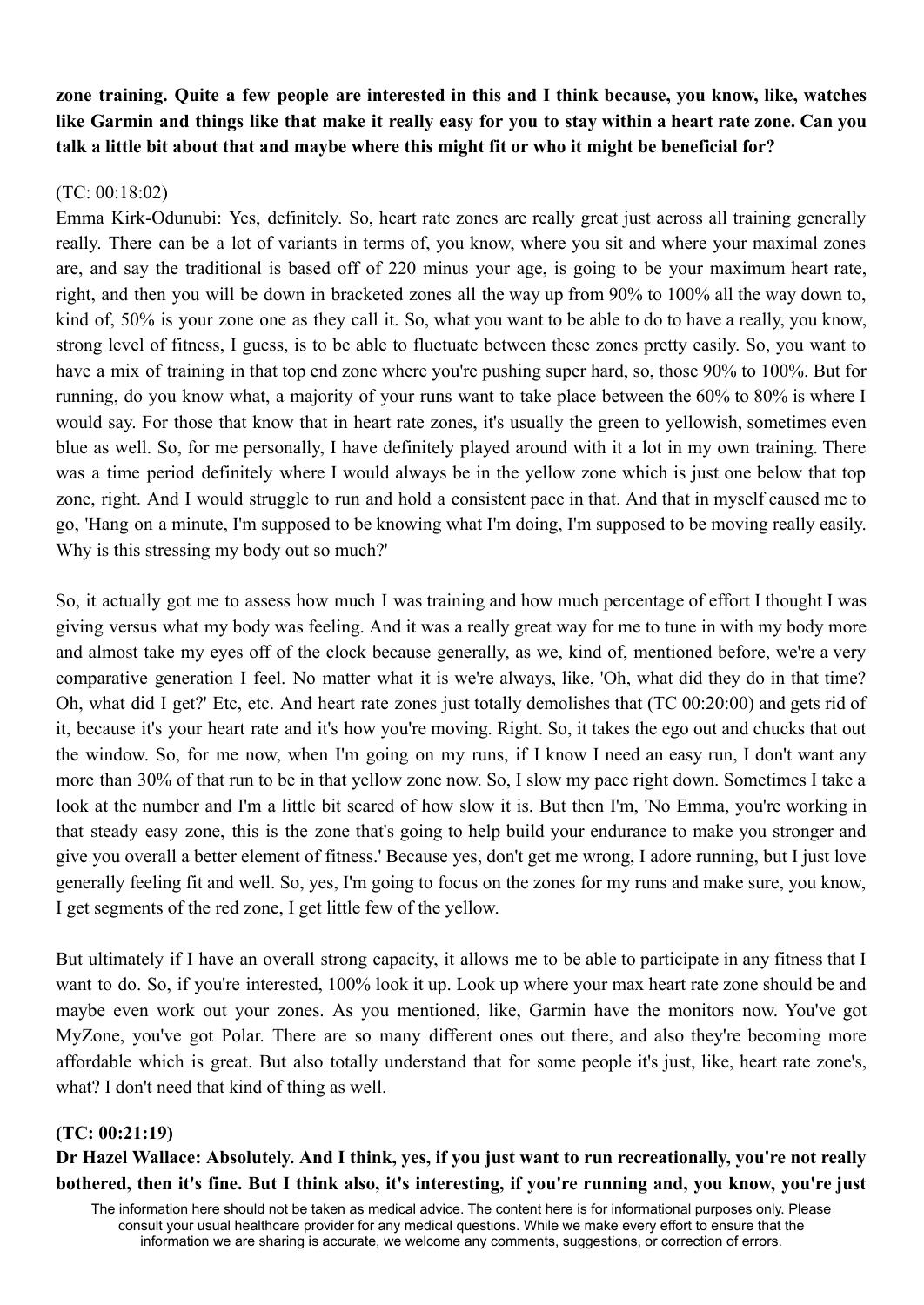going out on a casual run, you're doing it a couple of times a week, and then you check your heart rate and your heart rate's up in, like, the high-, you're working at say, 90% of your max, that is not good for you to be doing that all of the time. That's, kind of, a constant stress state, and I know, you know, in the last couple of months I've been injured, and so I'm coming back to running and my heart rates are going up super high again because this is something that I'm out of practice with, so, I'm having to go back and do those lower zone training. And you do feel like you're almost walking, you're going so **slow. But, like, it's just an indication of where your cardiovascular fitness is at as well.**

(TC: 00:22:11) Emma Kirk-Odunubi: Absolutely.

#### **(TC: 00:22:12)**

**Dr Hazel Wallace: So, it's just it's interesting, but it's not essential.**

(TC: 00:22:15) Emma Kirk-Odunubi: Yes.

### **(TC: 00:22:16)**

Dr Hazel Wallace: And, so, I just brought up the injury, which lots of people have experienced. There are so many common running injuries, and when I put out a question box to say that we were coming on here to chat about running, I mean, every second question was, like, I've injured this, can you help with this, blah, blah, blah. And, so, obviously we can't cover all injuries, but I think it would be interesting to cover off maybe two of the common things that come up. So, for me, I injured my tibia or my shin, and long story cut short it's akin to shin splints. And you and I have spoken about this a **lot. I actually had an assessment with Emma recently and we, kind of, figured out what was happening there. So, let's just take shin splints as a common problem. How do they happen? How can we avoid them? What to do if it happens.**

# (TC: 00:23:13)

Emma Kirk-Odunubi: Yes, and I even hold my hands up, I feel like any runner that has gone through any sort of build or learning to run has had some form of shin pain. But simply put, shin splints as you mentioned, is a term that covers all shin pain. The reason it happens is simply put, you have a muscle that runs through the front of your shin, but obviously you've then got a muscle on the back of your leg which is your calf, or two calves, we'll go very simple. If you're loading up when you're running and your calves are getting tight which they will because they help your foot to push and drive off the ground, your shins will naturally overload. So, your shins will continue to take the stress and over time that stress can start to actually cause the little muscular tissue to slightly pull away, and that's where that pain and that shin splint sharpness that people talk about comes from. So, that's like one version of shin splints. There can be many other types where it presents on the shin. We could be here for a while, but I'm just going to say it's that for now. In terms of why they happen, so, firstly I mentioned, when we run we use our calves a lot. So, as you land on the foot you use your big toe joint and ideally a second toe as your main strongest levers to then push you off of the ground.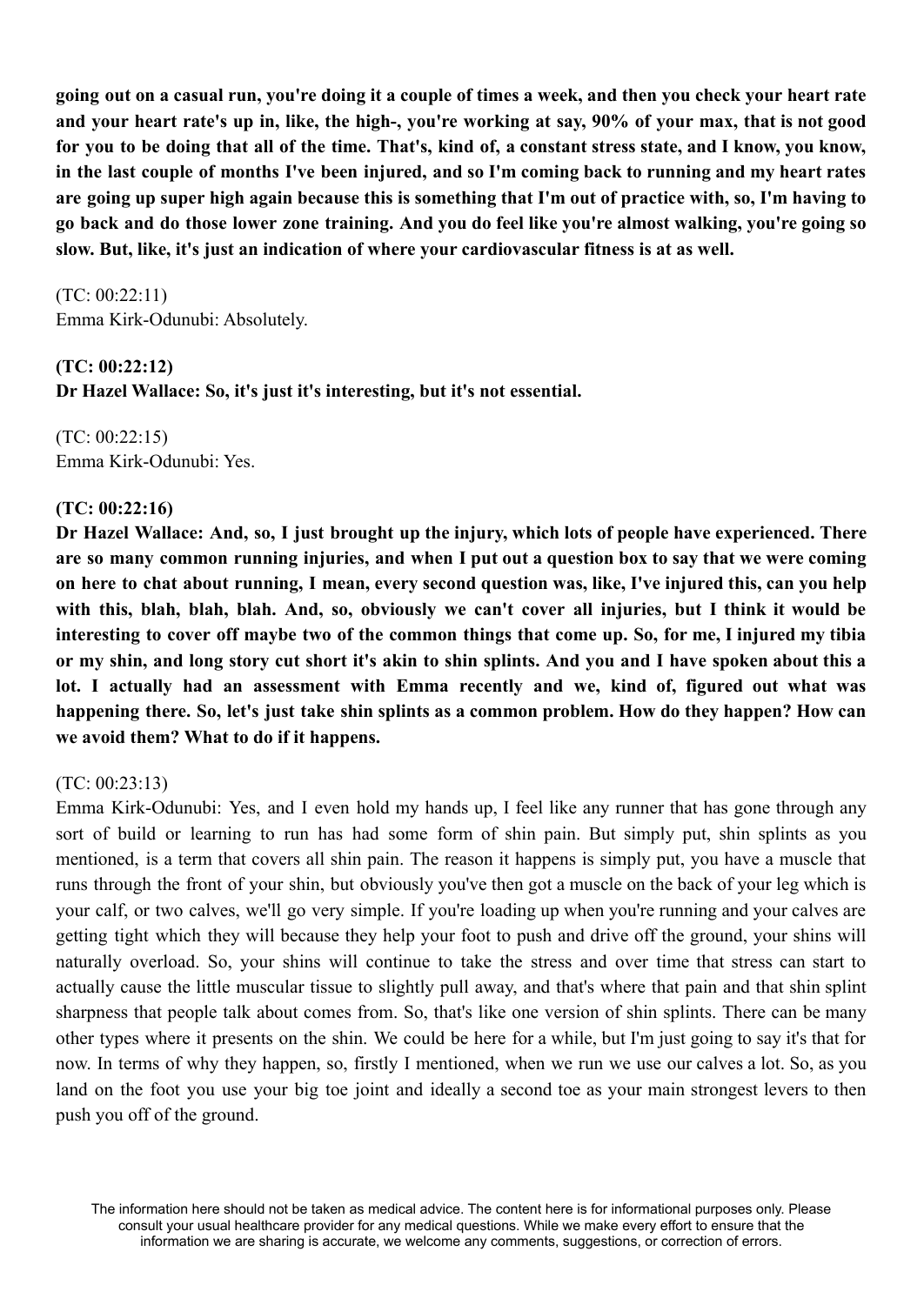You've got muscular tissue that attaches underneath the big toe joints that actually wrap around and insert on the inside of the calf. So, you think about it, if we're limited or not able to push off of the toes as well as we possibly can then your calves are already going to wrap up more tension and that's going to cause more tension in the calves which is then going to offset onto the shins. So, that's a really classic one. And that could be for two reasons. One obviously you might have guessed, if that big toe joint is stiff, right, then you're not going to be able to push over the top of it and be able to generate the power so the calf will tense up. Flip it the other side, it can actually also be if your big toe joint is too flexible, because what you want when we push off the ground is some sort of tension, a little bit to help you then propel through. So, if that toe joint is very mobile, or you're hyper mobile naturally in your joints, you might find that your toes are super flexible which means you're not actually able to engage the foot more to plant and drive off the ground. So, therefore again, the calves get over worked and they end up getting tight which then offsets onto the shins. So, they're, kind of, I'd say the two very common reasons why people get them, and many of you might be thinking, why toes? And it's the most overlooked, I must be honest, the most overlooked area for so many injuries that that's why especially shin pain, it's the first thing that I look at. And I did with you didn't I?

# **(TC: 00:25:54) Dr Hazel Wallace: Yes, and I had a stiff toe.**

### (TC: 00:25:59)

Emma Kirk-Odunubi: So, yes, that is the first thing from that perspective. Now, in terms of, you know, how can you treat them, as such, I think the first thing to look at is the shoes you're running in. That would be my biggest advice. If the shoes that you're running in aren't right for you, and by right, I mean, you know, not holding your foot in a comfortable way in terms of is your foot slipping around the shoe loads? Is your foot, you know, feels uncomfortable when you're running in the shoe? That in itself can cause your body to move in a different way around that discomfort and then cause you to use your feet in a different way. So, first things first, gait analysis, which is going into independent stores, seeking out people that know about running gait and getting them to have a look at what shoes you're in, is the biggest bit of advice I can give. The shin pain is, I'd say, 60% of the time from people I've seen, is the problem. The next thing is then strength and conditioning work. So, working on strengthening these calves that we're using a lot. Working on, you know, getting some toe mobility if we're stiff. Working on strengthening up the foot if we're too mobile. All those, kind of, little things. And then obviously looking further up the chain. Yes, I always look at the feet, but we can't ignore the hips and the gluts which I say you can probably-, everyone talks about gluts in running as being really important, but for me the foot comes first and then you look at the other areas.

Yes, I think that pretty much covers shin stuff. Oh, the last one is going to be gait changes. So, gait techniques. So, when you hear about how you should run, there's a term that is used quite a lot in the running world and it's called cadence. Simply put it is a foot turnover. So, think about it, if you're running on a treadmill at let's say 8Ks an hour, if you run in a minute you might turn those feet over 90 steps per foot, alright, in a minute. But what you could also do is run a little bit slower and take less steps but still run at the same pace alright. So you might then take 70 steps, your cadence is then going to be very much lower but you're still running at the same pace. So when we have a low cadence we're actually impacting the ground slightly more intensely than if our feet are turning over quicker. So sometimes when you're getting shin pain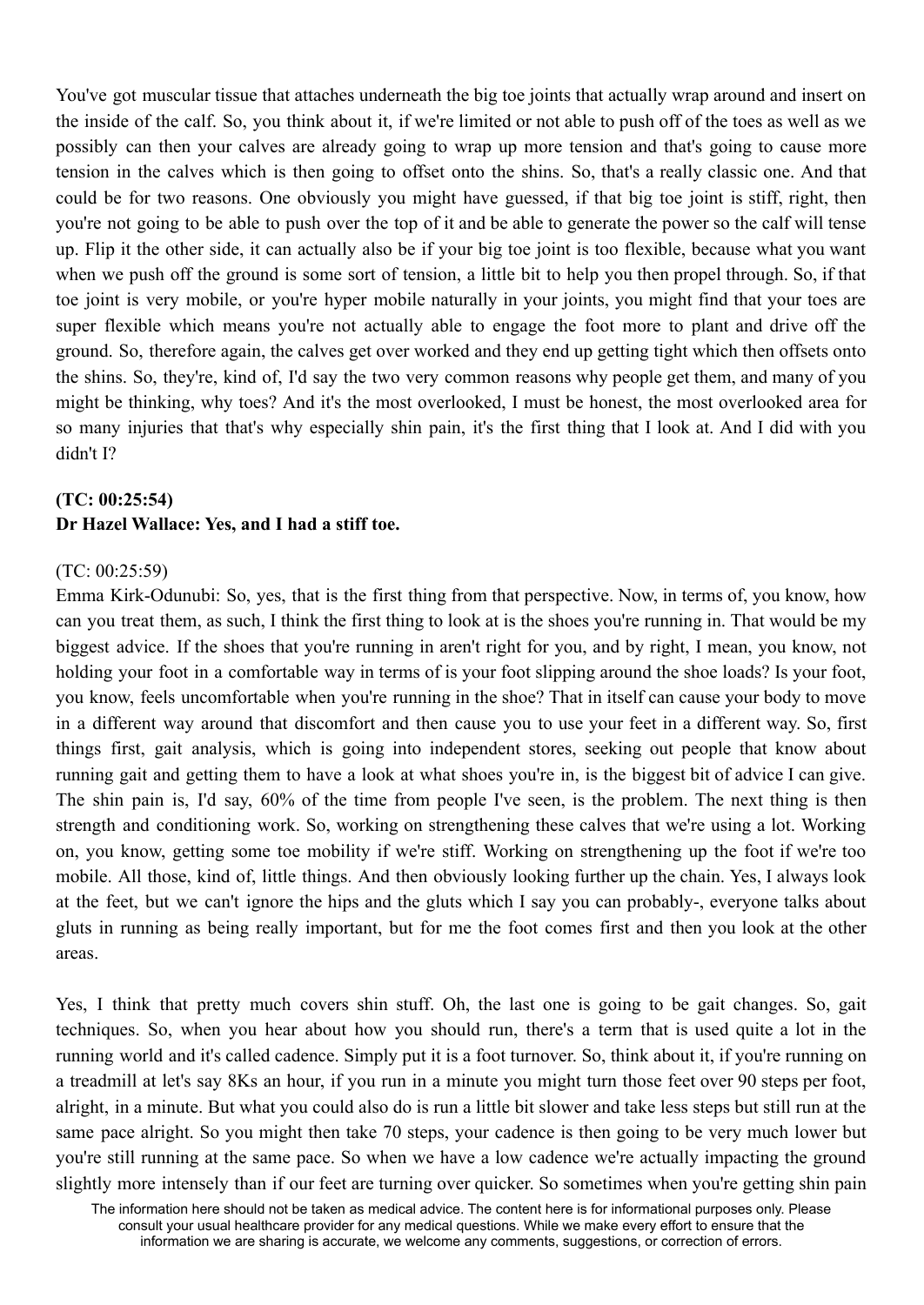it can ultimately be an impact related injury as well. So if you're adding more force with each step because the steps are slower that can be a reason why shin pain occurs. So looking at your cadence and upping it or looking into how you can up it is also a really good thing to take a look at.

# **(TC: 00:28:42)**

**Dr Hazel Wallace: Yes really good. And I want to come back to the strength training for runners because I think that's also something that people kind of put strength training and running in separate categories but they should go hand in hand.**

(TC: 00:28:51) Emma Kirk-Odunubi: Amen.

# **(TC: 00:28:55)**

Dr Hazel Wallace: And the other common thing that comes up is knee pain and I think there's also **this, like, misconception that, like, running causes knee pain and that's just, like, or damages your knees and that's not necessarily true but there can be knee related injuries. So where should someone start if they're starting to get a niggly knee?**

### (TC: 00:29:14)

Emma Kirk-Odunubi: So first things first if your knee is niggling and to be fair I should have said this with shins, if you have sharp pain any time when you're running that is prolonged stop. Just stop. It's not worth it for what could happen longer term. So take that first and foremost you're not a failure for stopping, it's nothing wrong that you're being smart for stopping. Once you've then kind of got home, have a look at it, see how it feels and then again, look at the shoes. How old are your shoes? Are they brand new? If they're brand new have you have them fitted? If you've had all of that and that's all ticked off, okay next thing you're going to look at is in terms of if they are brand new are they right and aligned with how your knees are moving? So this can get complicated but I'm going to try and (TC 00:30:00) simplify it. When we run our feet will naturally pronate, it's a natural movement that our foot does to help shock absorb. Not every body has that same type of pronation at foot level, some might be a little bit more so than others, some might even be what we call super-nate which is in the other direction so your foot lands and then actually the forces go the opposite way. So if that's what's going on at foot level, great. When people fit shoes sometimes all they focus on is what's happening at the foot, that's always a big no no.

You always want to look at the knees as well. In biomechanics world when I was working at Profeet and with podiatrists we always called the knees the slave joint because if anything above or below isn't working or functioning well, the knees will indicate to you and give you a sign whether that's pain, whether that's movement, or discomfort. And what can sometimes happen is even if a foot is slightly say pronating and rolling in, someone's knee might actually be doing the opposite and might actually be slightly having what we call a slight varus so out to the outside. So what could be happening is that you're in a shoe that is stopping your foot rolling and bringing you support there but might actually be increasing the forces going out at the knee. So this is why for me again back to that gait analysis making sure that whoever has fitted you understands how both the foot and knee interlink because that can be a key reason and a lot of the time I see people with knee pain it can be because someone has fitted them for the right foot function but not for what's going on at the knee. So that's another huge one from a shoe perspective but in out and out knee pain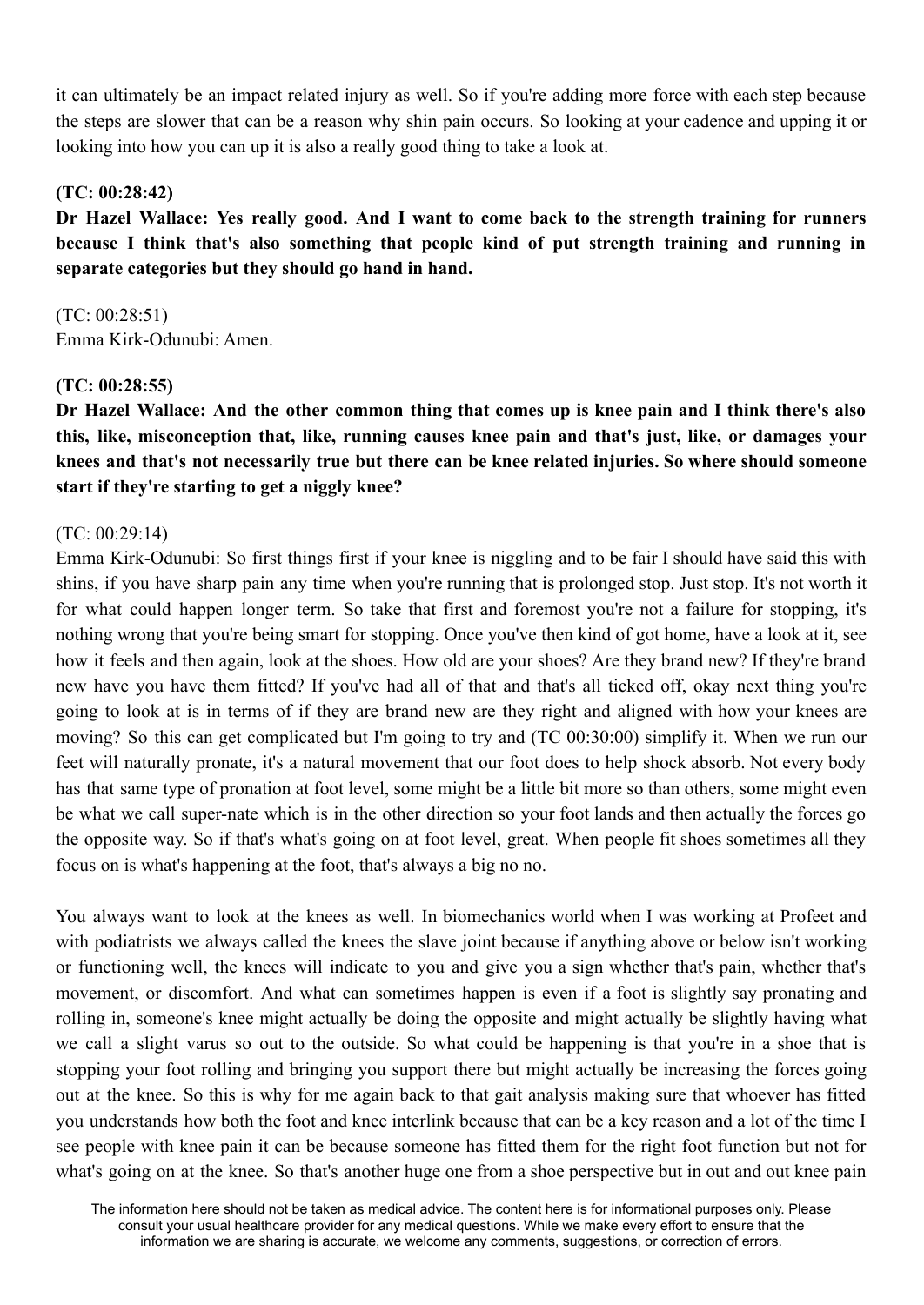other things that could be a function is a lot of us nowadays especially if we're working home and things like that the glutes are getting super tight just from sitting or from not, you know, walking about day to day commuting.

A lot of us are going back into it totally appreciate that but sometimes we're still walking to work and then sitting at a desk. So when we then go out and run our glutes aren't switched on or awake to help stabilise the body so again as I said before the knees are the slave joint right, so if those glutes aren't able to stabilise that pelvis and that body as we're moving the knees will take the extra stress. So that's where, you know, you can get the classic things like IT band syndrome where it links to actually the pain that is coming in the front of the knee, it feels like when actually it's probably starting up by the hips. So they're all linked and this is why I always love to use the analogy and say you probably know as a doctor the body is like a treasure map right, there's loads of different keys that you've got access to. You can be, like, 'oh that's what's moving there, that key might work'. If it doesn't you then go on to the next. And that's why as I say I always start with the foot because that's the first key I go to. If that one doesn't unlock it okay let's go up to the next body part, let's go hip, let's bypass the actual area of pain and look somewhere else.

So if you are struggling with knee discomfort and I know a lot of people who, you know, I've worked with clients even who we've gone yes that's definitely it and they come back to me and go 'it was it until about 10k and then it wasn't' and so it's trying to find the little intricacies that, you know, your body is hiding basically. So yes ultimately knee pain, firstly look at your feet then start to look at the hips and then ultimately that wonderful word strength is then going to be a big part of it too.

Advert at 00.33.22-00.33.55

# **(TC: 00:33:55)**

Dr Hazel Wallace: Yes absolutely and I guess, you know, you can reach out to physios who can help **you figure out that.**

(TC: 00:34:01) Emma Kirk-Odunubi: Definitely.

# **(TC: 00:34:02)**

Dr Hazel Wallace: But like you said you can go to the best physios and sometimes it can be really tricky to figure it out. And so that brings us on nicely to strength training for runners, you know, where should they start. I guess for like a lot of us, you know, we live in this bubble in London and we strength train in addition to running it's just part and parcel but for some people running is all they **do and for those people what exercises or movements would you like to see them including?**

# (TC: 00:34:30)

Emma Kirk-Odunubi: I think my biggest one especially for runners is single leg work. So anything where you are lunging or you are side lunging or single leg bridging. Anything like that is going to be paramount and the reason being if you actually think about it and stop and think about when you run you're only landing on one leg at a time, and when you land on one leg at a time you're putting about three to four times your body weight of force is coming back out of the ground back into your legs, right. So if we're not even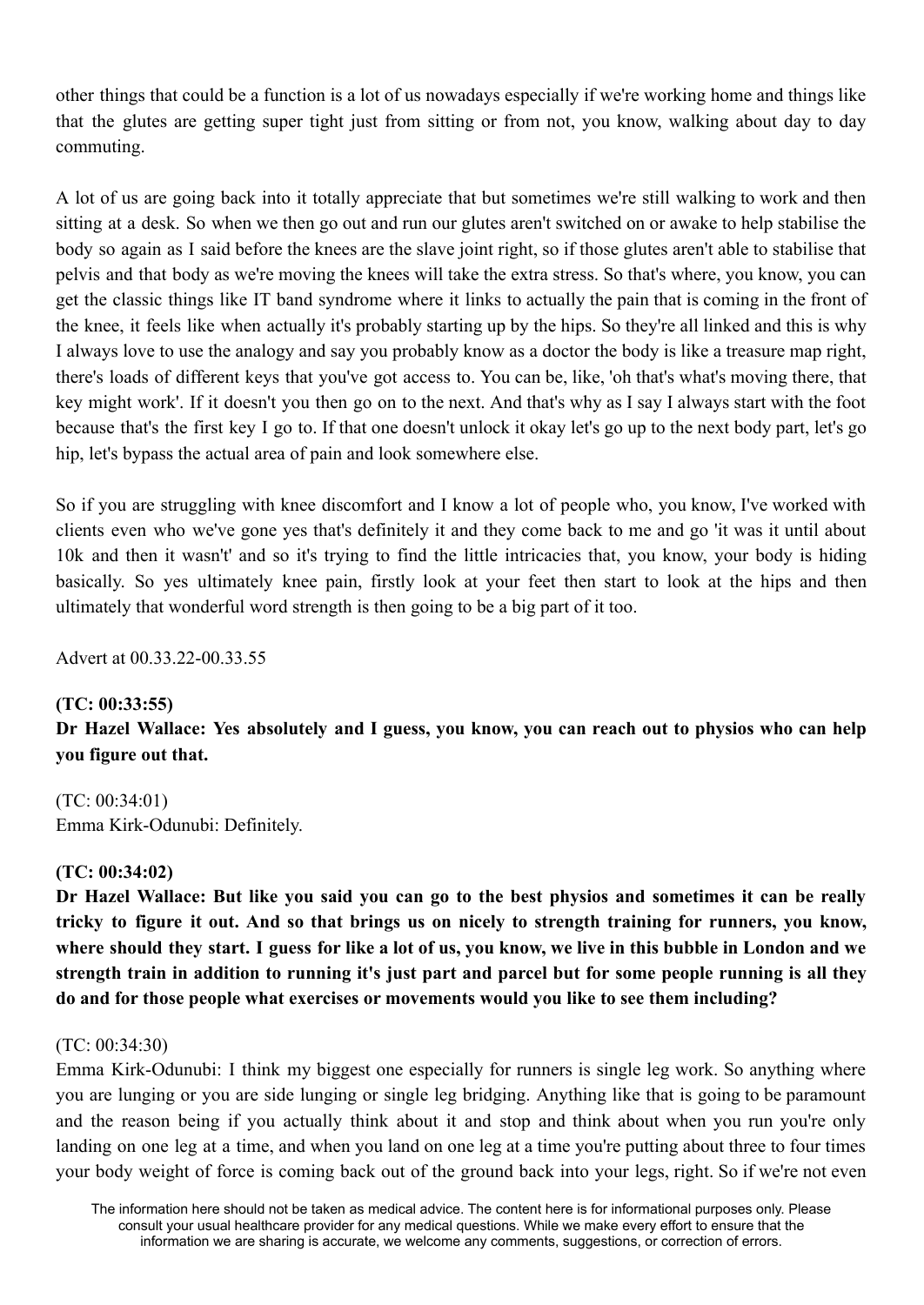strong enough to stand and balance on our leg for 60 seconds without shimmying side to side how are we going to expect our body to absorb and utilise and function under the forces when we run. So the first one that I give to so many people if they don't do specifically foot strength is when you're brushing your teeth in the morning and evening stand on one leg, 60 seconds on the right leg, brush your teeth, 60 seconds on the left leg. It's an activity we do every day so you can't tell me you're not going to remember and especially after this, hopefully you won't, and also you're going to more than likely be barefoot and also you're going to be moving your upper body to brush your teeth. So if you're doing that you're naturally adding a little bit of stability work that the ankle has to do by standing on one leg, and you're just helping to get that proprioceptive function firing in the feet as well.

It then, trust me, after about 40 seconds you'll start to feel it maybe in the knees a little bit, in the glutes a little bit as well. So, that's a really easy-, if you do zero strength work whatsoever, and you're like, 'Where to start?' Morning and evening brushing your teeth standing on one leg is honestly the biggest one and I give that two six year old kids that I've seen all the way up to 80 year old adult that are still running that are like, 'What can I do?' And, then finding ways to put it into your day to day, maybe you get back from a run and before you take your shoes off you say, 'Right I'm going to do a set of lunges on each leg.' Just simple little things that you can start to build into your routine that doesn't mean, you know, I've got to get the weights out, I've got to do this warm up, I've got to do this stretch before I get into the actual session. Doing things like that can be great and I mean, there are now little work outs coming out that are ten minutes long. There are a quick little strength sessions you can add on, and my biggest advice is just trying to do something that will naturally, seamlessly fit into your day to day routine. Because, then you're more likely to stick to it.

## **(TC: 00:36:56)**

Dr Hazel Wallace: Yes, and so we talked a bit about finding the right trainers, and I get asked this all the time, I'm sure you get asked this all the time. I find it really hard to answer because I feel like it's such a personal preference but it's also it's very specific to the type of runner you are and the type of feet you have and your anatomy. So, for me Adidas boost works. It's got like, a huge cushion but that suits me and my feet but it wouldn't suit everyone. So, what kind of checklist should they have in their **head when they're looking for a new trainer?**

#### (TC: 00:37:31)

Emma Kirk-Odunubi: So, when you're looking for a new shoe first thing's first is size. So, I always talk about, you know, in our day to day every day shoes size is very different to then the shoes you'd wear for running. So, when you run, your foot as it lays on the ground it splays out, and as it splays out it needs to have a little bit of room to be able to do that. So, when you're in your trainer, standing up with a little bend in your knee, you want to have about a finger to a thumb's width off the end of your longest toe. That's going to allow you to have enough space for your foot to wiggle about, but not too much space that you feel like your foot is swimming. If you are, by the way, right on the end of your shoe, go up at least a whole size if you feel your toe pushing right on the end. If you've got a tiny bit of space but it's not a finger, go up half a size. Because, brands now all do half sizes which is great so we can play around. The other thing with that is not to worry if you've got one foot bigger than the other. I'd say of the thousands of runners I've seen I've probably genuinely only seen about twenty people who have exactly the same size feet. Always go for the bigger foot, so that's the, kind of, first key thing. The next is to see what your actually comfortable in. So, as you mentioned feet are all different sizes, so you're going to have brands which will naturally be shaped to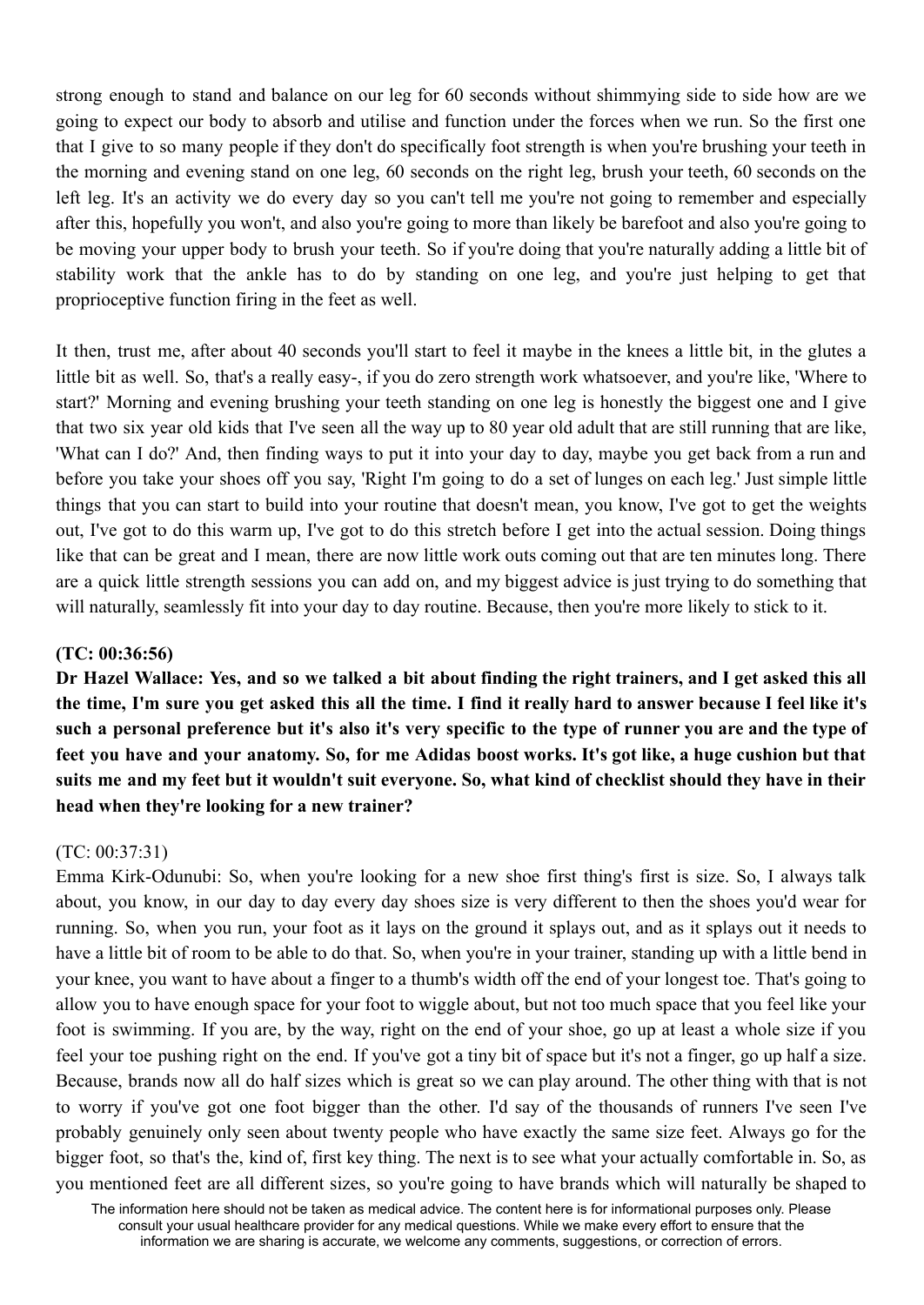try and accommodate these sizes. So, you know, there are only X amount of brands out there in the world, but there's how many of us with how many different shape/sized feet? So, it is not going to be a precise fit straight away unless you're lucky. But, you know looking out there some brands are going to be made for more narrow feet. So, traditionally Asics might be a little bit more narrow, or you know, you might have a slightly wider front of your foot where you struggle with width. Whereas there are brands out there no that do width fittings, your New Balances, your Brookes. Those kind that will have dedicated shoe wise for the wider foot.

So, you're going to have these variances it's why I say, if you don't seek out someone like myself, going to an independent running shop is so important because those guys have that knowledge. And, the more that you can detract the stress off of you from trying to make that choice and put it in the hands of someone who knows what they're talking bout, that'll put your mind at ease because yes, there is so much information out there on the internet. And, we all try and look and search and is this going to be the right one? My mate's got that shoe, they say that's great, should I run in it? And, yes (TC 00:40:00) I always like to use the analogy of glasses. When you go and get glasses you might get the same frames that someone gets but you're not going to get the same lens, because you've got completely different eyes. And, the same goes with the feet, you might go the same brand that your mate has, but it might not be exactly the same shoe because they don't run how you run. So, comfort is the biggest key and if you're not comfortable in that shoe you're not going to run in that shoe. Yes, getting a gait analysis, be it online, be it in store with somebody, that's going to help take away that stress from you and then you can just worry about having fun running.

### **(TC: 00:40:37)**

Dr Hazel Wallace: Yes, that's good advice and it's so tricky to get this across on an audio platform but what are some of the staples in your warm up and cool down that people should be doing because that's one question that crops up quite a bit. And, there are so many great videos out there of people doing that but I think a lot of us are skipping those really key parts which also are leading into, you **know, worse recovery, increased injury rate and things like that. It's almost as important as the run itself.**

# (TC: 00:41:05)

Emma Kirk-Odunubi: No, I 100% hear that and I think one movement that I utilise a lot across any of the classes I teach or even use in my own warm up is starting in some sort of downward dog. So, if you start in a plank position then you shift your hips high to the sky with your legs nice and straight, right there you're going to get into your hamstrings as a nice little stretch to start. You can then peddle your calves a little bit to get into the calves so we can start to wake those up. And, then if you shift those hips forwards and come into an up dog where your hips are towards the ground we can open up through the hips a little more. Even looking over the shoulders as well you can start to push into each hip a little greater. And, that just moving in and out of those two positions five or six times is just going to slowly start to open up space, and I think for me that's a really, as you said over audio, is a really easy one that you can envisage and see yourself doing. And, then lastly at the end is just some little activation stuff. So, we always talk a lot about, you know, mobility in warming up, not the activating, the waking up of the muscles. So, one that I do constantly in my classes and have done since day dot is I get people to do explosive jump squats. Five, six repetitions, taking rests between each one wakes up the calves, it shoots the glutes on and open the hips powerfully. And, it even braces the core as you jump to drive out of the ground. So, doing that is a real nice one to do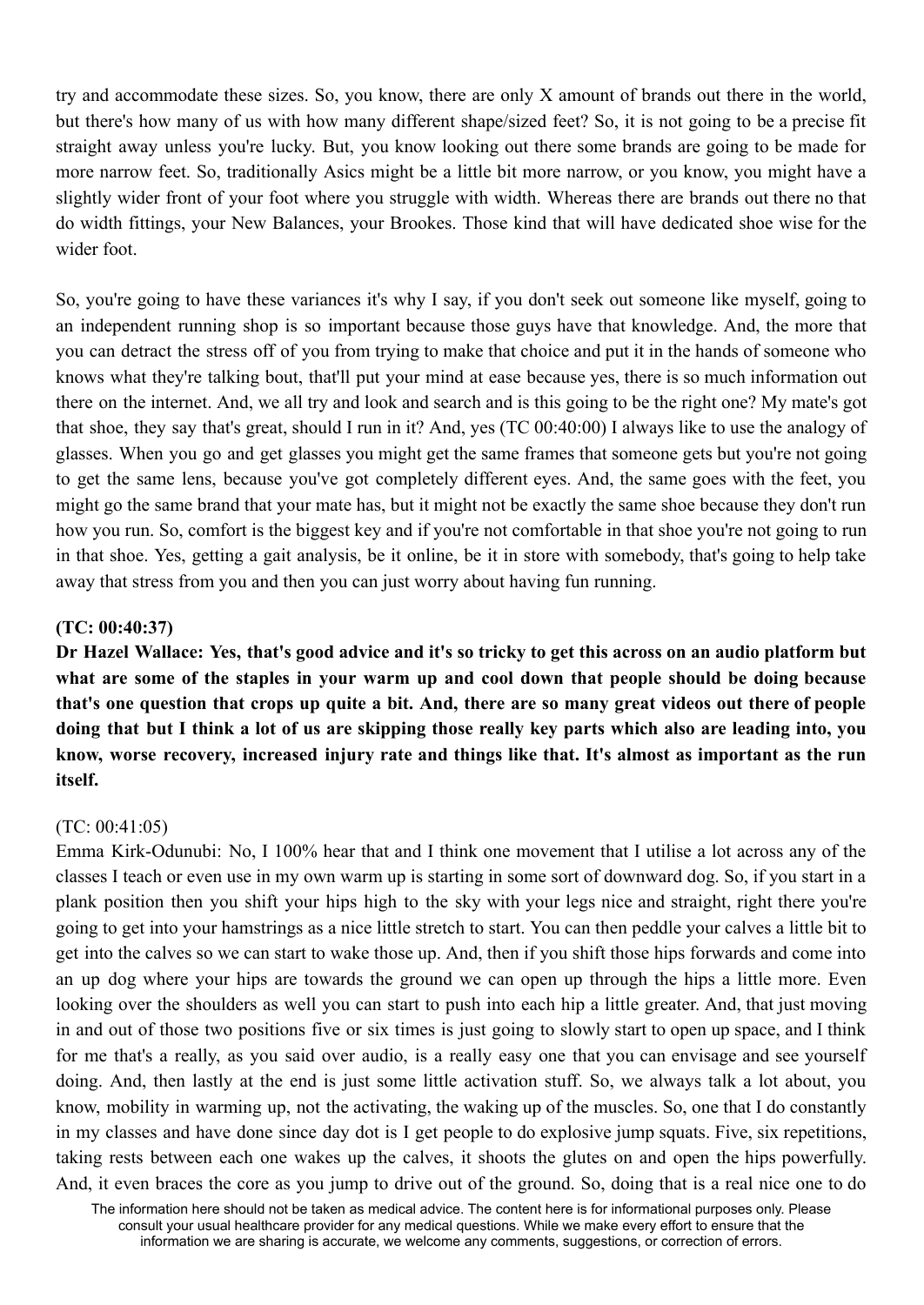before you head out on a run and then another one which you can do pretty easily is walking on your toes. Walking on your tip toes, again a nice little calf activator just to get those little muscles firing and realising they're about to be used rather than just opening the door and running straight out. Just trying to keep it simple going from like, down-dog up-dog flowing, and then into those, sort of, tip toe walks and jump squats is something just really easy you can tick off your list and then be like 'Cool, I'm out the door.'

Don't get me wrong, if you've got time to go through a full ten, fifteen minute warm up there's research out there it will help to benefit and reduce your chance of injury risk because the muscles and body are primed. So, if you have the time, do seek it out but if you don't just ticking those small ones off the list is going to be better than doing nothing at all. And, trust me, you'll actually feel a little bit more ready for your run as well.

### **(TC: 00:43:24)**

Dr Hazel Wallace: Yes, you feel so much so much better in you run, especially now that we're going into winter and it's a bit, like colder and it takes a little while for your body to defrost before you go into that run. And, it's also like sending your brain a message like we're going to run now so get ready. Yes, I like that. And, then for cooling down what kind of things would you like people to be stretching **out afterwards?**

### (TC: 00:43:50)

Emma Kirk-Odunubi: So, definitely your glutes, getting into those. So, a really easy one from a standing position, just bringing one leg and one foot onto the opposite knee, hold onto something and just sit down into your glutes. So, keeping the tall and then you just find that space because even if you haven't felt them you will definitely have been using them, so that's a really important one. And, then of course calves, they're going to have been utilised a lot in your running so again, back in that down-dog position. You can peddle those calves out, give them a hold a little bit this time. So, now as we're cooling down you can have a few more static stretches where we just hold rather than keep moving through. And, if you're out on the road and you want to stretch before you go in, a really good one is, and I remember we used to do it, hanging our feet out of the doorsteps. Like, just as we finish a run having a little catch up at the end, just hanging your heel off the bottom of the road paving or your front door step for eight to ten seconds. And, then once you're then there, a little bend in the knee just so you can get down into the bottom part of the calf as well. So, switching over left to right, and for me they're one of the key areas. Yes, hip flexors, massive one as well, just grabbing your foot and pulling it to your glute. A real easy one for the hips, making sure though, as you do that you squeeze your glutes so that you open up that space of the hip flexor otherwise it's very easy to sit in a bit more lazy position where your shoulder are hunched over instead of extending and opening your body up. So, I'd say they're my three go to for sure after I finish a run.

Again, if you've got time there's awesome little videos out there on YouTube and things where it's like seven minute cool down after your run but I also appreciate we are very busy humans, and I hold my hands up. Sometimes I literally run in the door, I'm in the lift, I'm doing like my little calf stretches and then I'm walking into the front door and I'm in the shower, and I might be giving myself a little hip opener. Like, it's literally like I have no time.

# **(TC: 00:45:45) Dr Hazel Wallace: Shower stretch.**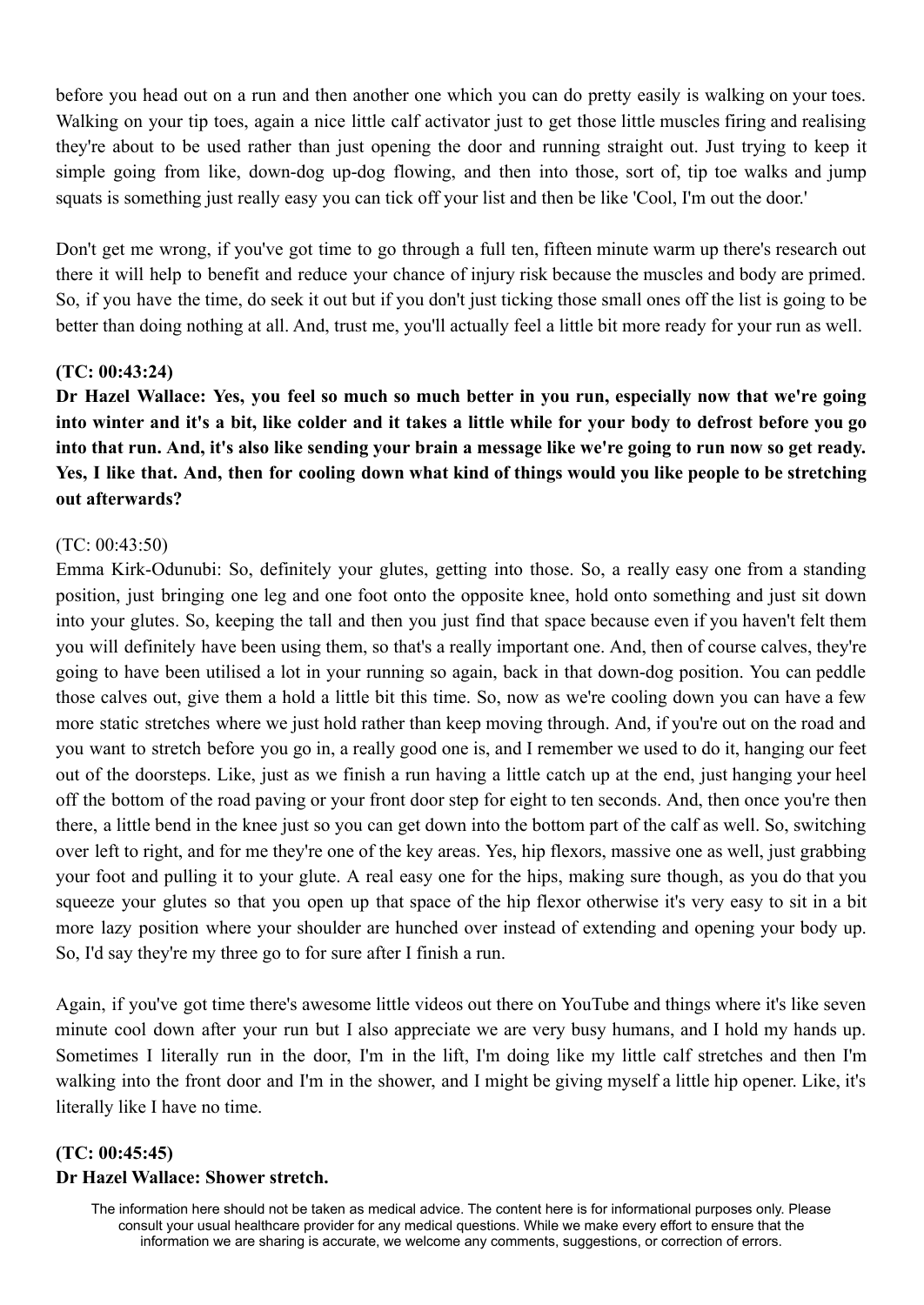## (TC: 00:45:46)

Emma Kirk-Odunubi: Right, exactly, shower stretch, and I say it in my classes as well, I'm like, 'Guys, if you need go and do some shower stretches go for it.' But, yes like just finding areas and ways you can build it into routine, as I say, if that is right when I stand in the shower I need to give my legs a little stretch, then that becomes part of your routine. So, yes they'd be my go tos.

# **(TC: 00:46:06)**

Dr Hazel Wallace: Yes, absolutely you know, I like to kind of give myself a good talking to like, 'Hazel, **you're not fifteen anymore. You've got to stretch.'**

(TC: 00:46:15) Emma Kirk-Odunubi: We feel it.

### **(TC: 00:46:18)**

Dr Hazel Wallace: We are feeling it and you feel it more the next day when you don't stretch, it's like trying to get up from a chair and you're like, my hips are really feeling that run. That was such an **informative podcast, we've gone through so many questions but we finish the podcast with three big** questions which I want to go onto next, and I'm so excited to hear your answers. So, the first one is **what is the number one take away you want people to take from this podcast?**

### (TC: 00:46:45)

Emma Kirk-Odunubi: I think it's that no matter your age, ability, wherever you are in your fitness journey, whether you're right at the beginning or you feel very accomplished, you can run. Right, a lot of people are like, 'Running's just not for me.' You can run. Anyone can begin running, whether that's a little two minute trot, whether that's running a marathon, right? Anyone can do it and you don't have to enter races to say that you run. You don't have to, you know, post the biggest and fastest time. If you take time out of your day to put your trainers on, lace them up and head out of the door, then you're a runner. So, I just want to encourage people that it doesn't matter what level of experience you have or don't have.

# **(TC: 00:47:28)**

# Dr Hazel Wallace: I love that. Question two, if you could go back and give your eighteen year old self **one piece of advice, what would it be?**

#### (TC: 00:47:36)

Emma Kirk-Odunubi: What a question, Hazel. I think to not be afraid of what I truly am would be mine. We spend a lot of time, I'd say especially-, I sound really old now, kids of today. But like, thinking what's that person going to think, or is this the right thing to do? Am I going to fit in by doing that? You're just going to waste time not being able to find who you truly are and what makes you happy if you're wasting it by trying to please other people.

#### **(TC: 00:48:04)**

**Dr Hazel Wallace: So true, I love that one. And, finally what is one book that you recommend everyone reads and why?**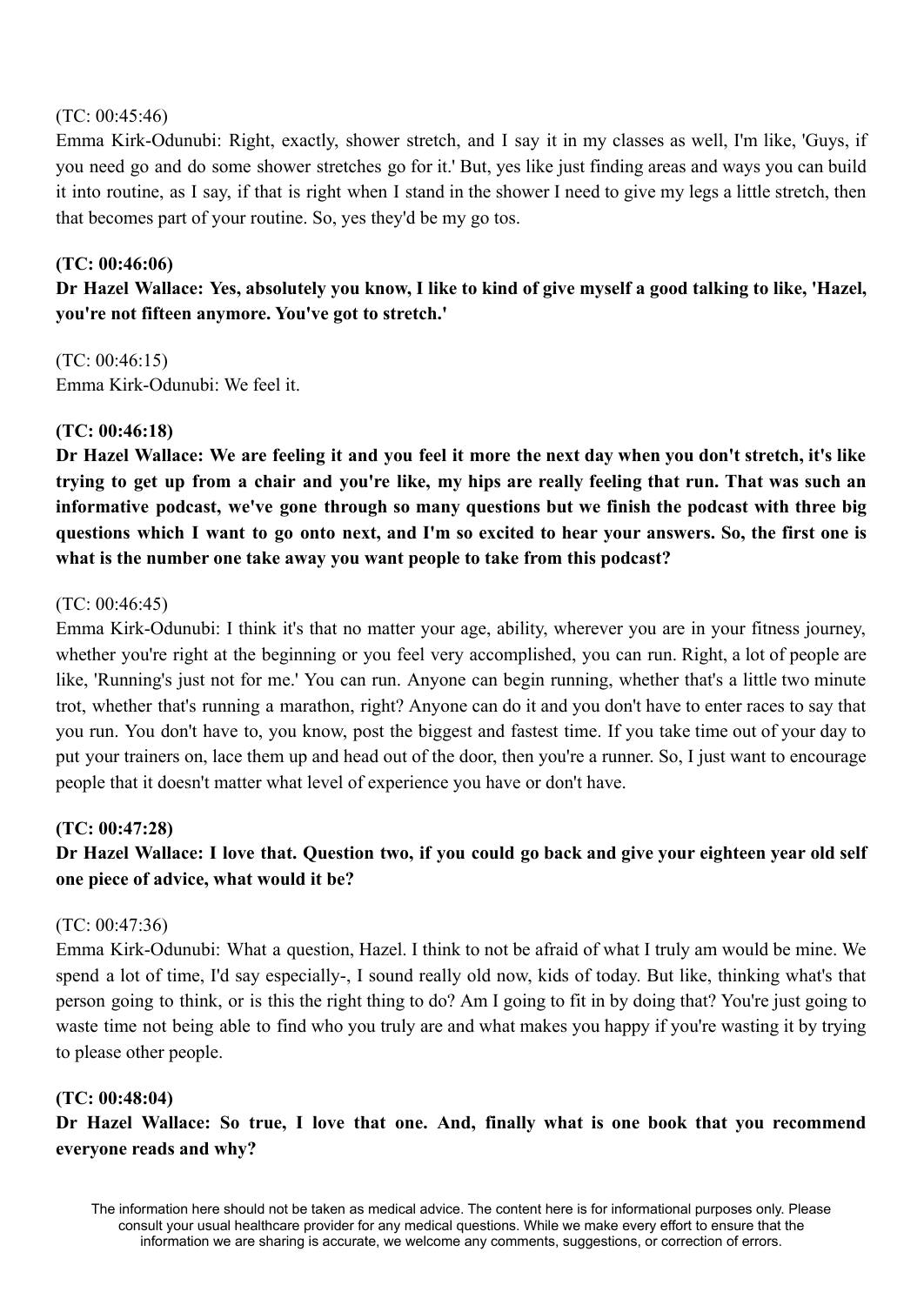# (TC: 00:48:12) Emma Kirk-Odunubi: It's one that I'm actually-, there's two.

# **(TC: 00:48:15) Dr Hazel Wallace: You can go with two.**

# $(TC: 00.48.15)$

Emma Kirk-Odunubi: Okay, two, so currently I'm listening to David Goggins' audiobook and it's just so motivational daily to hear what he does and how he's overcome so much and it gives me that little kickstart to my day hearing, you know, he's done some crazy run or something that I couldn't possibly imagine. So, for me it's a great book because you see him and you think, 'He's just worked a bit hard.' No, his life has been incredible, and the amount of stuff he's had to go through and overcome is one of the most incredible stories I've ever heard. so, for me that's a really inspiring one. And, then the second is Happy Sexy Millionaire by Steven Barlett, absolutely love it. It just goes against everything that everyone says you know that when you think you've achieved something and you become CEO of your company that you've just hit the crème de la crème. And, he's actually like, 'Well, you haven't' and it's the stark reality of realising the simple things in life are actually the most important and some absolutely amazing quotes throughout that book that I think I will happily read again and again. A very good book.

# **(TC: 00:49:28)**

Dr Hazel Wallace: That's a good one, amazing, well I mean after this I'm sure everyone wants to know where to find you and also if they can book in with you and, you know, you're doing programmes now **as part of Bulletproof Athletics. So, where can people find you and all of that good stuff?**

# (TC: 00:49:46)

Emma Kirk-Odunubi: All the good stuff, so on Instagram it's Emmakirkyo is where you'll find me specifically. As Hazel said I can do online foot consultations, which was great. I set it up in lockdown and (TC 00:50:00) was chatting to people from Sweden to the Caribbean islands and it was just amazing. So, yes access for everyone via that, I also do in person analysis as well if it's something people are looking for. And, then with my partner we set up Bulletproof Athletic which is basically trying to empower people using running but also combining strength work as well to become their best running selves, whatever that looks like for you. And, the most exciting thing, audio runs which we are launching end of this year. So, in terms of those speed runs we were talking about I've been recording busily away audios that you can jump on a treadmill and go through a speed session with. So, yes lots of exciting things coming, yes you can find us at Bulletproof Athletic as well.

# **(TC: 00:50:46)**

Dr Hazel Wallace: Perfect and so by the time this episode comes out which will be early 2022 that **should be available for people to tap into.**

# (TC: 00:50:53)

Emma Kirk-Odunubi: Yes, it definitely should be. All the information will be there.

# **(TC: 00:50:56)**

# **Dr Hazel Wallace: Amazing, well thank you so much for giving me your time today.**